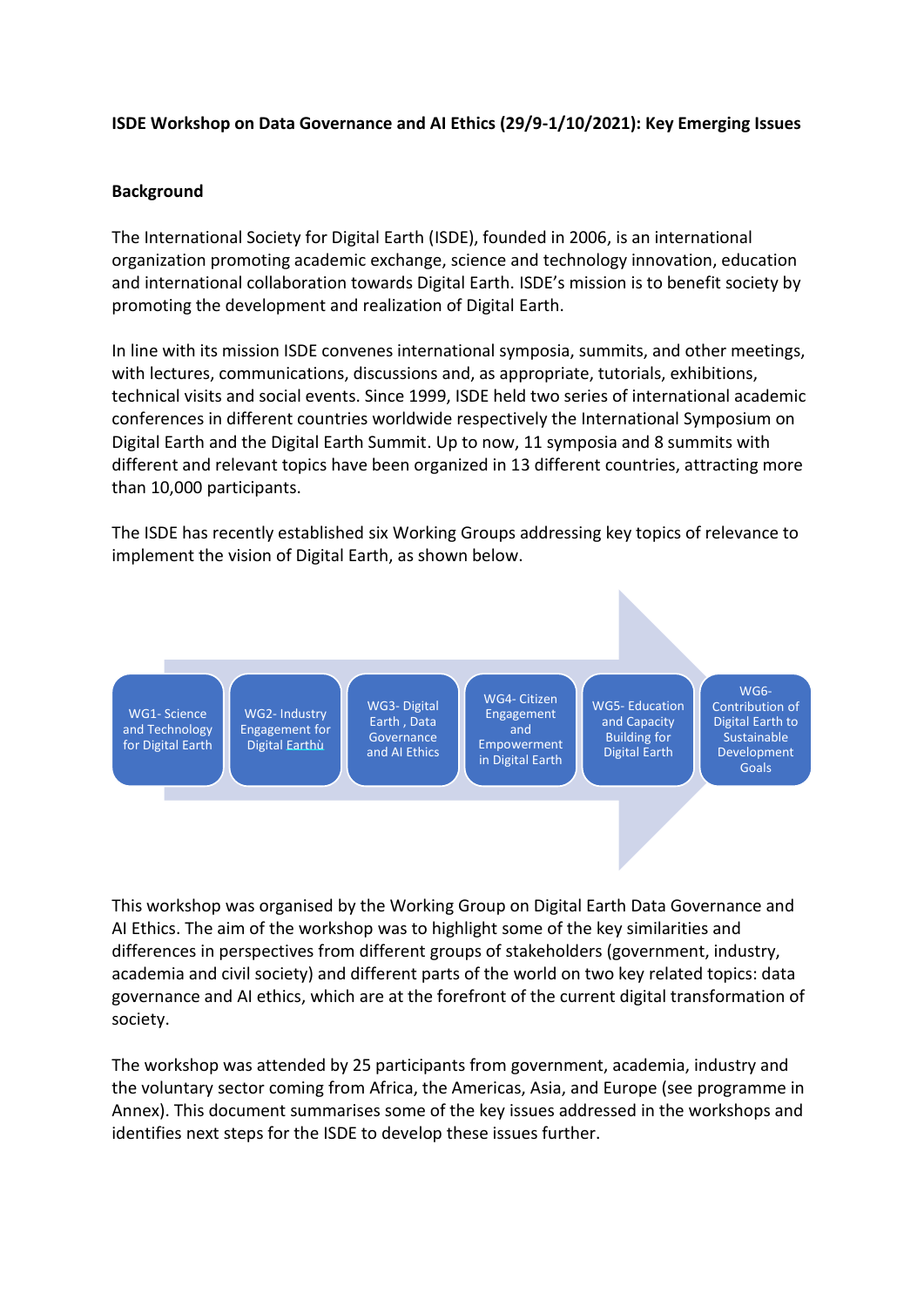The workshop confirmed that data governance and AI ethics are strongly interrelated. In the same way as the development of AI is strongly related to that of the availability and quality of the data that underpins it, so the ethical development of AI rests on the ethical governance of data and the algorithms to process them.

#### **On AI ethics**

Technology companies, academia, civil society organizations, and governments are now talking incessantly about AI ethics principles and the values embedded in algorithms. There is a deluge of statements of principles / values for AI ethics. But we know next to nothing about the implementation of AI ethics principles in the real world. More often than not, it is civic action, not abstract principles, nor technical fixes, that saves the day, as exemplified by the mobilization of civil society organisations in the Netherlands against SYRI, the Dutch government's algorithm-based fraud detection system, and in the US against the inclusion of a citizenship question in the 2020 Census.

Whilst it is possible to agree on high-level principles, such the UNESCO recommendations on AI ethics agreed by 193 nations (subject to approval at the next general assembly in December 2021), translating them into practice, tools, and verification frameworks is difficult.

Since ethical principles and guidelines are based on moral values, and these are often context and culture dependent, there may be shared universal principles but there are also many local variations. Adapting the general to the local context is important to maximise the benefits to society.

The global nature of the digital transformation creates a tension between global practices and tools and local implementations and ecosystems. Should ethical principle be universally enforced or should they be umbrella principles that are locally adapted and implemented? An example of good practice is the mapping of general ethical principles on individual business practices to identify bottlenecks and areas that need strengthening.

In the global data economy characterized by "winner takes all", with few global platforms dominating the world economy, there may be little room for local developments, but there is nonetheless room for adapting and reinventing global technologies and methods to suit local culture and needs (as exemplified by practices for native American Indians presented at the workshop).

Geographic information has some special characteristics compared to other types of information, for the opportunities it offers to integrate multiple datasets around a common geographic footprint. Location is also regarded as personal data in the EU General Data Protection Regulation. With this in mind, GeoEthics, or the ethical handling of geographic data, has an important role to play in the general discussion on the ethics of data and AI, and one that the geospatial community represented by the ISDE should take responsibility for.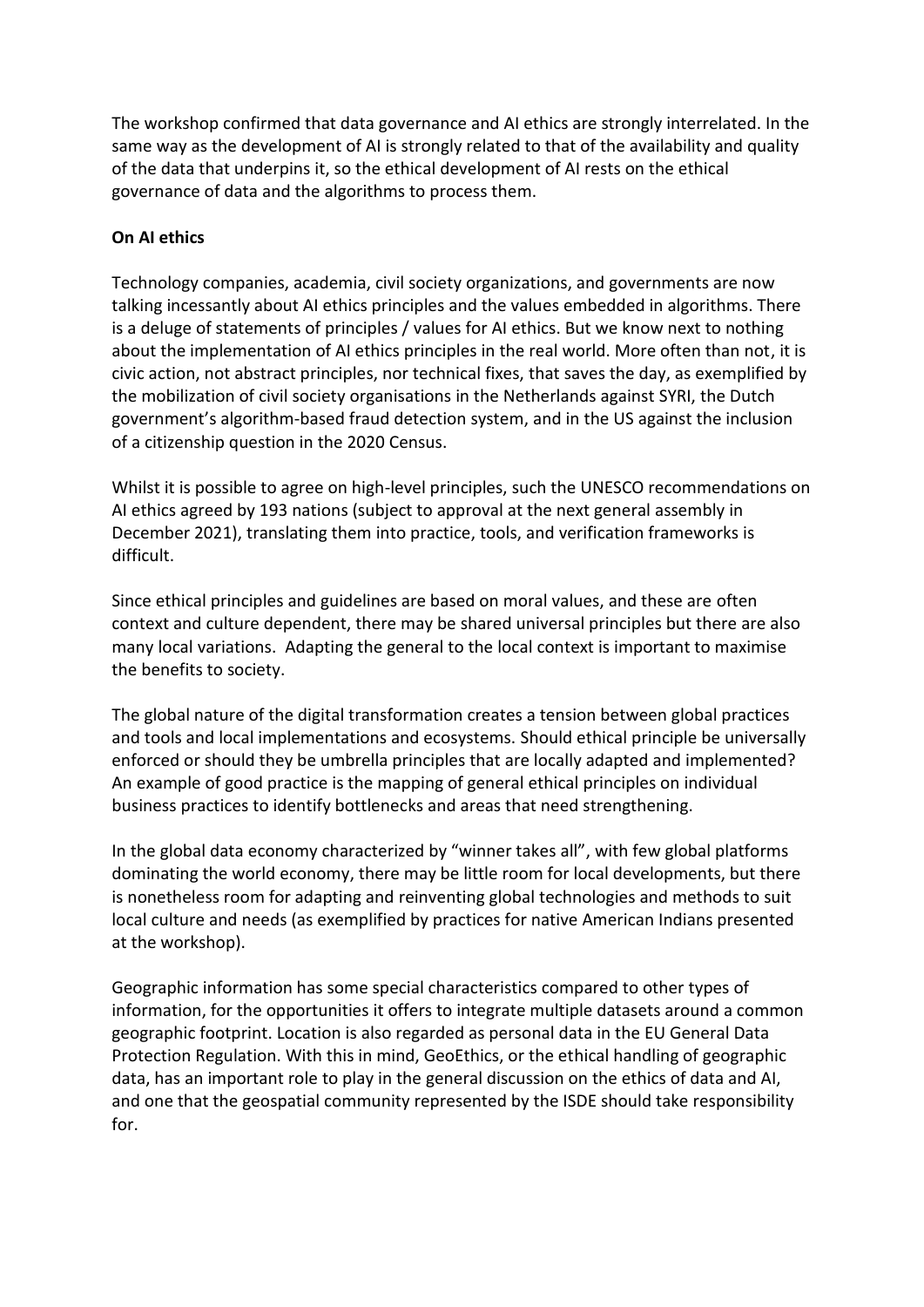#### **On data governance**

Much of the discussion on data governance focuses on issues of data protection and privacy of personal data. These are indeed very important issues and the workshop highlighted at various points the tensions between the rights (and responsibilities) of individuals versus those of the community.

In this respect, the COVID-19 pandemic has highlighted these tensions particularly well, for example during the lockdown with restrictions imposed on the individual liberty of movement, or on restrictions on privacy for the contact tracing, or more recently over the right/responsibility of getting vaccinated.

Different cultures value the rights of the individual differently with respect to the community. For example, Western nations tend to be more individualistic than nations in Africa (e.g. Ubuntu principles) or Asia, which tend to be more community-focused. Not only is it necessary to be careful in making assumptions or generalisations across cultures, but it should also be acknowledged how such cultural values shape different forms of data governance.

We need to recognize that personal data (incl. location) can be framed differently by different political cultures:

- as a tradeable private good in return for another private good (incl. money),
- as something that constitutes who we are, and therefore is unalienable, and needs to be protected by law,
- as something to be delegated to a trusted entity and traded with a public good (e.g. security),
- as something that does not exist anymore and we should get over with.

The governance of such data depends on how our cultural/political framing. The problem is that we disagree on how to frame data. Real-world solutions for data governance will be hybrids of the above ideal types and outcomes of public deliberation.

Data governance encompasses more than just data protection and privacy. It includes for examples issues of sovereignty and the distribution of the added value.

Data sovereignty refers to the ability to exert authority over the data generated by an individual, organization, or society to enable outcomes beneficial to the provider or society at large. It also refers to the ability to distribute the value generated from data to maximise the benefits to society. The broader principle of technological sovereignty is usually adopted to define subjects, public administrations, or governments gaining control of technologies, content and infrastructures, reducing the influence of IT commercial enterprises and of foreign States in which these companies reside.

Value generation comes from data integration, analysis, and modelling but requires significant investments in data, infrastructure, knowledge and skills. Since these assets are unequally distributed, so is the ability to generate value from data. Redistributing value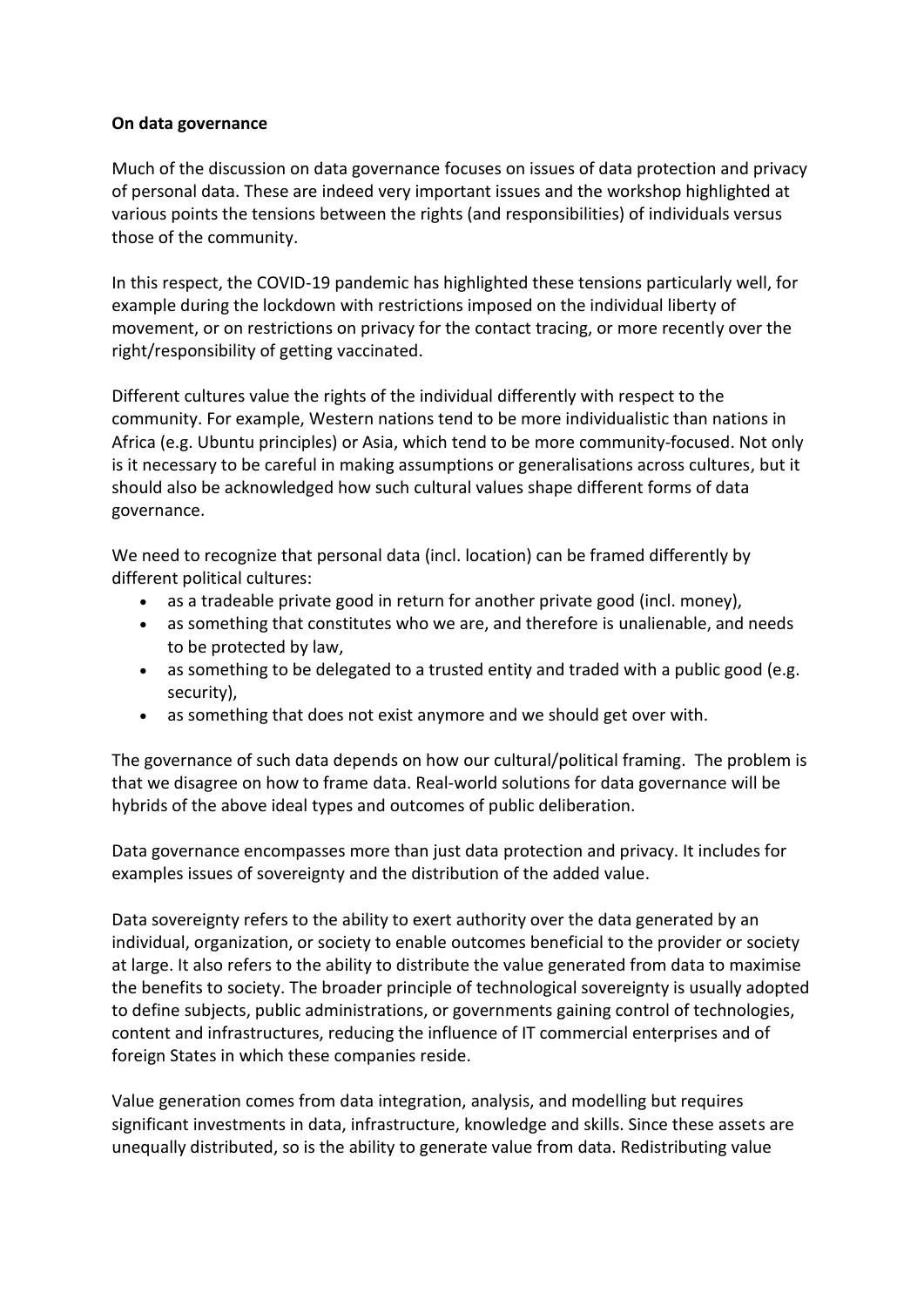includes therefore investing in the assets that can empower a wider generation of value across societies.

Good data governance requires multi-stakeholder dialogue and participation. It is not just down to governments or commercial interests. Effective participation requires openness to the redistribution of power, else it is just a tokenistic façade.

Good data governance is also more than just regulation via legal means, it includes business models, incentives and other market or social mechanisms, technological instruments, and social/civic action. It is not only about economic and political processes but also about human/civic rights.

Different cultural views about rights and obligations mean different views on what constitutes good data governance. There is a noticeable tension between market-driven approaches and more socially-driven ones, and between consumer rights versus civic rights. In digitally-transformed societies, access to data and technology should be a right as much as the right to education.

In the European Union, there are a few emerging models of data governance that try to widen the platform of beneficiaries of data value added such as data cooperatives, urban civic platforms, and data intermediaries, although some ambivalence between market and social approaches is noticeable.

The broad legislative effort in the European Union on the governance of data and AI can be a source of inspiration to others, as was the case with the General Data Protection Regulation that has been widely copied and adapted in other parts of the world.

Notwithstanding the breadth of concepts related to data governance highlighted above, it was noticeable that most of the discussion at the workshop focused on data protection and privacy and the regulation *of* data and technology.

New forms of regulation *with* data and technology received less attention and may need exploring further particularly in view of the increasing gap between the speed of technological development and the slow pace of political and regulatory processes. For example, the use of synthetic population data to develop personalised policies without using personal data, and the use of digital twins or cities and nations to test policies before adoption are all examples of new methods using technology and data to support governance. Partnerships between governments, science and industry are crucial to develop and test new methods.

Governments, businesses and civil societies are by and large ill equipped to understand and engage in data governance and more generally in the governance of the digital transformation. Education, awareness and infrastructures need therefore to be boosted across the board.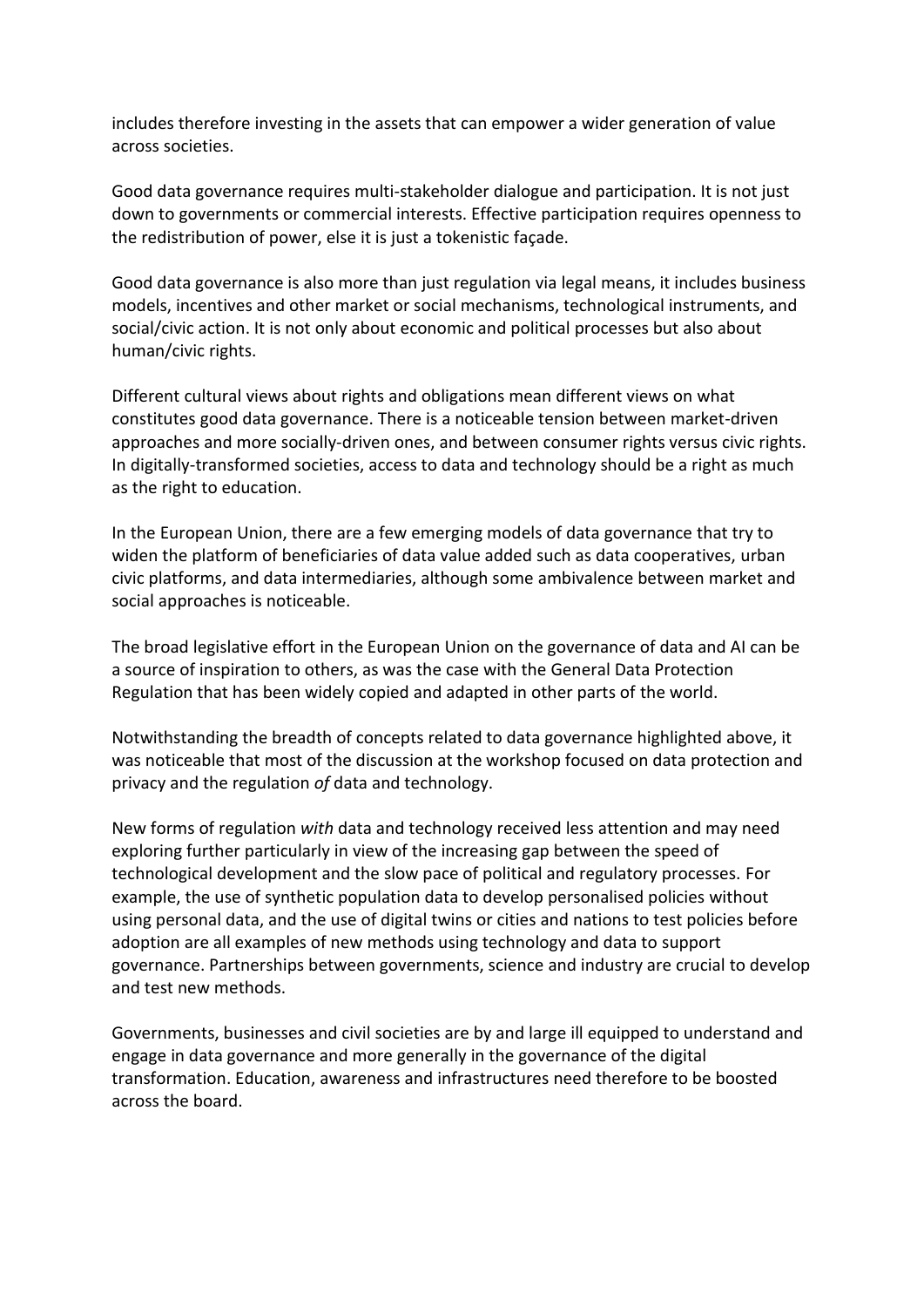The International Society for Digital Earth has an important role to play in promoting international and inter-cultural dialogue on these topics, and contribute to awareness raising and scientific advancements through its research activities and its international journals.

#### **Conclusions**

The richness and interconnectedness of the topics discussed at the workshop and summarised above demonstrate that data governance and AI ethics are inextricably linked and need therefore to be addressed together.

Data governance and AI ethics are crucial to implementing the vision of Digital Earth, and therefore should be central themes of the ISDE.

Because of its nature, the ISDE can help mobilize the geospatial community and focus on the governance and ethics of geospatial information and geo-AI applications, whilst acknowledging that many of the issues involved transcend the geographic domain and are more general in nature.

As indicated in the workshop there is a plethora of initiatives on data and AI ethics but much of the focus is on principles with few examples of implementation turning the principles into verifiable practice.

As ethics and value have a strong cultural dimension, there is a need to collect and analyse examples of good practice that account for these cultural variations and understand better how general principles adapt to local contexts.

With these considerations in mind, the ISDE should support a scientific review of existing literature on AI ethics to systematise existing knowledge, and help collect and analyse multicultural cases of good practice in the geospatial domain implementing these principles.

As noted in the workshop, governance is more than just about regulation but needs to include economic, social, and technological mechanisms in addition to legal ones. In particular, the speed of technological change, and the slow pace of political and legal processes, requires a new mix of responses to keep the pace and be able to govern the direction of development.

In this new challenge, governments, research, civil society organisations and industry need to work together in a global effort as no sector or nation alone can succeed. The global effort to address the COVID-19 pandemic shows that this is possible when there is sufficient will to act.

Education and awareness raising on data governance, AI ethics and the challenges of the digital transformation are also crucial at all levels from local to global and in governments, industry, the scientific community and civil society.

Given the key roles for data governance and AI ethics of science and technology, industry, citizen participation and engagement, education and awareness, as well as all the areas of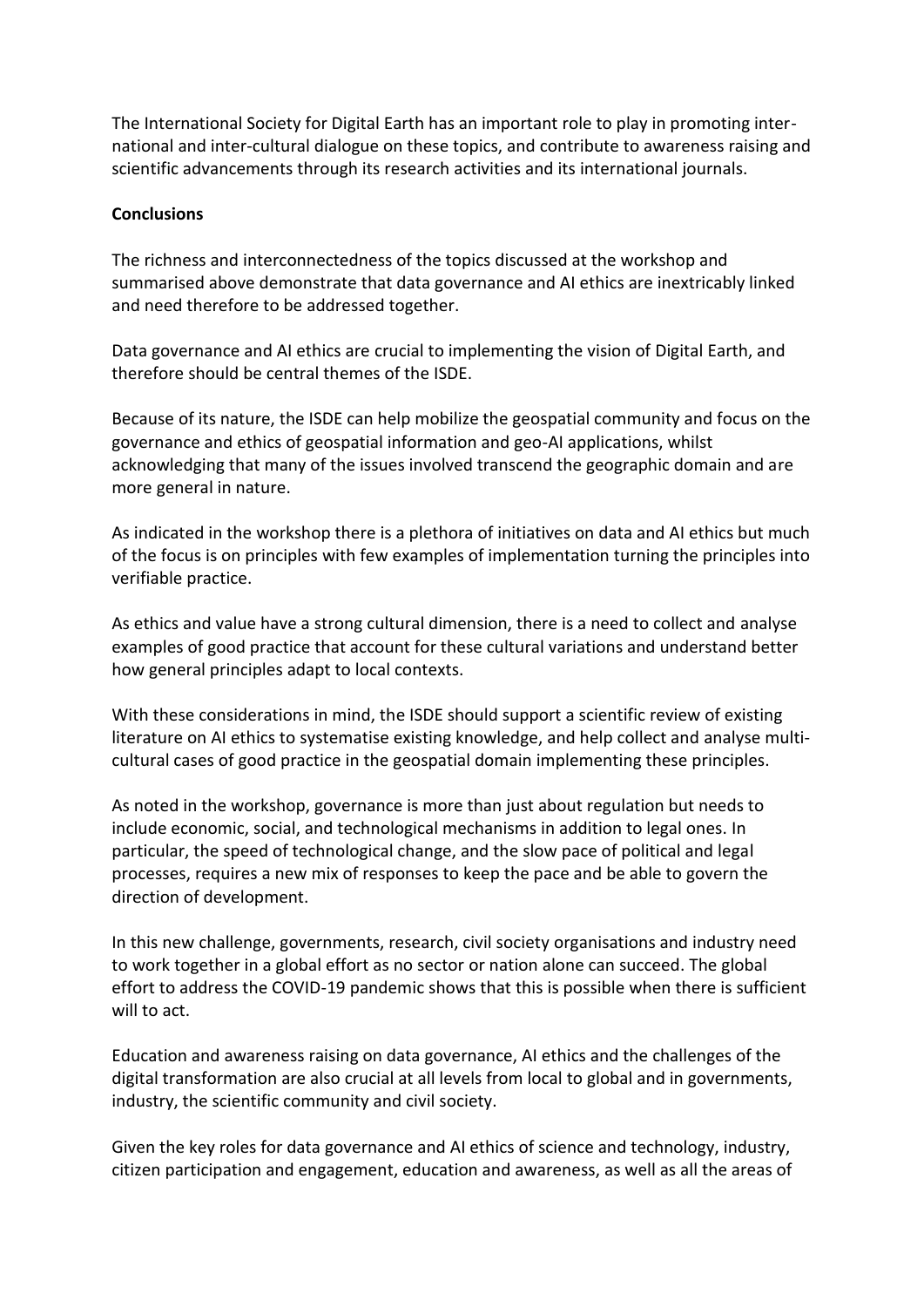application that are addressed by the Sustainable Development Goals means that all the Working Groups of the ISDE need to be engaged in meeting the challenges identified.

The ISDE can therefore provide an important platform for catalysing efforts, promoting knowledge sharing and advancing research.

#### **Next Steps**

The ISDE Working Group on data governance and AI ethics will lead the preparation of a position paper on the importance of these topics building on the discussions and material presented at the workshop and in collaboration with the participants in the workshop and other Working Groups of the ISDE (time frame end 2021-early 2022).

The Working Group will also initiate a scientific review of the literature on data governance and AI ethics and the collection and analysis of case studies of implementation in different cultural environments with a primary focus on the geospatial domain.

In this endeavour, the Working Group will seek to strengthen its collaboration with UNESCO to support the implementation of its recommended AI ethics principles, and endeavour to support the scientific effort through research partnerships funded by European and international research programmes (timeframe 2022-23).

The Working Group will explore together with the other ISDE Working Groups the possibility of developing a new open access manual of Digital Earth focused on data governance and AI ethics including the review of general principles and the collection and analysis of the casestudies of data governance and AI ethics implementation in different settings (timeframe 2023-24).

The Working Group will also take every opportunity to raise awareness, disseminate its activities, and strengthen its membership at national and international conferences and industry-led events (timeframe 2021-24).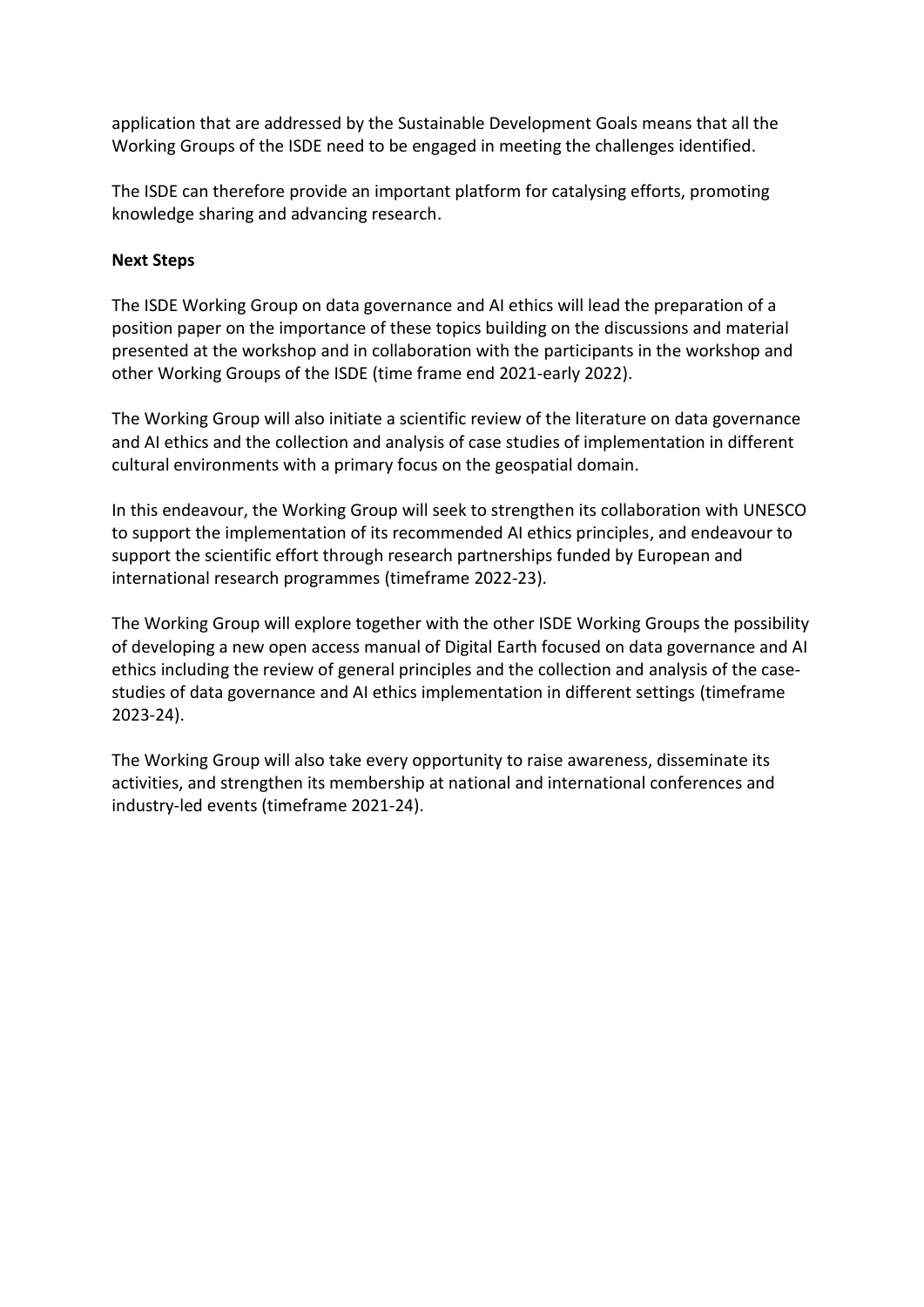#### **Annex: Workshop Programme**

#### **ISDE Workshop on Data Governance and AI Ethics Online, 29 September-1 st October**

## **Wednesday 29th September: Data Governance in a Digitally-Transformed Society**

| 10.00-10.20 | Welcome and Introduction: A. Annoni, Y. Georgiadou, M. Craglia                     |
|-------------|------------------------------------------------------------------------------------|
| 10.20-10.50 | Keynotes: Yola Georgiadou: chair                                                   |
|             | Data Governance and data value: Maria Savona (Univ. of Sussex)                     |
| 10.50-12.00 | Panel discussion: Global perspective from governments (A. Annoni: chair)           |
|             | Steven Luitjens (Ministry of Interior, Netherlands)                                |
|             | Ingrid Schneider (Univ. Hamburg, Germany)                                          |
|             | Mzukisi Qobo (University of the Witwatersand)                                      |
|             | Juanle Wang (Chinese Academy of Science)                                           |
|             | Dragana Avramov (Population and Social Policy Consultants)                         |
| 12.00-14.00 | <b>Break</b>                                                                       |
| 14.00-15.00 | Panel discussion: Global perspective from Industry (H. Scholten: chair)            |
|             | <b>Richard Budel (Simplicities)</b>                                                |
|             | Sanjay Kumar, (Geospatialmedia)                                                    |
|             | Abhay Mittal (SkyMapG)                                                             |
| 15.00-16.00 | Panel discussion: Global perspective from Research and NGOs (M. Craglia:<br>chair) |
|             | Nandimi Chani (IT for Change)                                                      |
|             | Marina Micheli (European Commission)                                               |
|             | Suchith Anand (Global Open Data for Agriculture and Nutrition)                     |
| 16.00-16.10 | Summary and Wrap up of the day                                                     |

### **Thursday 30th September: AI Ethics in the Age of the Machine**

| 10.00-10.10 | Welcome and Introduction: M. Craglia                                                   |
|-------------|----------------------------------------------------------------------------------------|
| 10.10-11.00 | Keynotes: S. Tolan: chair                                                              |
|             | UNESCO framework on the ethics of AI: Vladimir Šucha (EC, Policy Adviser<br>to UNESCO) |
|             | Al Ethics and the Global South: Yola Georgiadou/C. Gevaert (Univ. Twente,<br>NL)       |
| 11.00-12.00 | Panel discussion: Global perspective from governments (M. Carman: chair)               |
|             | Gianluca Misuraca (International Outreach for a Human-Centric Approach to<br>AI)       |
|             | Zaffar Sadiq Mohamed-Ghouse (SpatialVision)                                            |
|             | Tshilidzi Marwala, (Univ. Johannesburg)                                                |